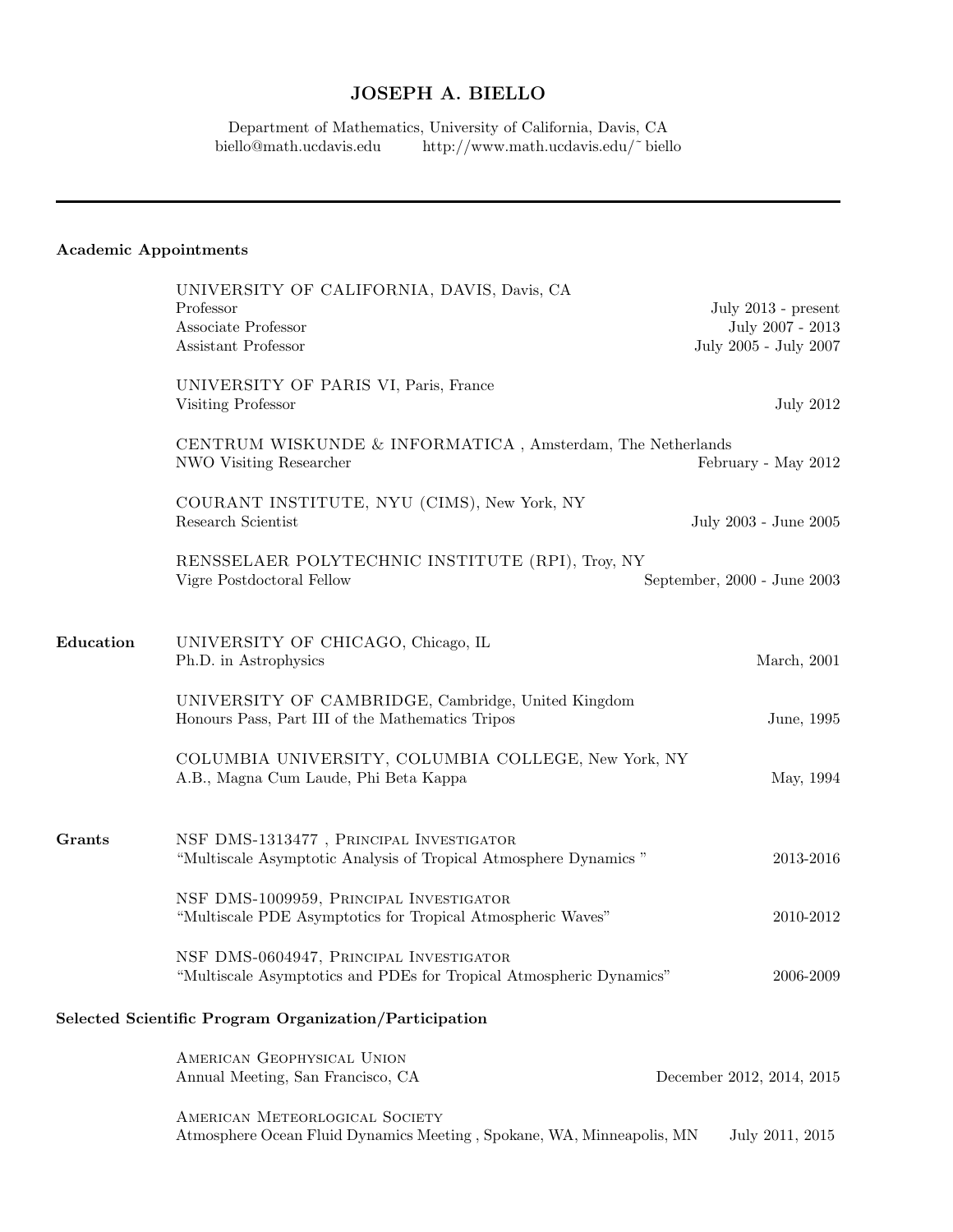BIRS, Banff, Canada, Organized tropical convection and large-scale circulation Invited speaker May 2011

American Institute of Mathematics, Waves and Multiscale processes in the Tropics, Organizer/Speaker December 2010

Mathematisches Forschungsintitut Oberwolfach, Germany Mathematical Theory and Modeling in Atmosphere/Ocean Science Workshop Participant August, 2002, 2004, 2010

NCAR Junior Faculty Forum, Workshop Participant July 2010

IPAM, UCLA, Model and data hierarchies for simulating and understaning climate. Invited participant March 2010

SIAM Annual Meeting, Tropical Convection, Waves and Large Scale dynamics Minisymposium organizer July 2008

NCAR IMAGE Theme of the Year, Emerging Mathematical Strategies for Multiscale and Stochastic Modeling of the Atmosphere and Climate, Workshop Participant 2005, 2006

## Relevant Publications

Back, A. & J.A. Biello, "Effect of overturning circulation on long equatorial waves: A low-frequency cutoff." J. Atmos. Sci., 75 (5), pp 1721-1739 (2018)

Biello, J.A. & T. Dimofte, "Why do Earth's equatorial waves head east?" Science, 358 (6366), pp 990-99, (2017).

R Samson & J.A. Biello, "Longitudinal instability of slurry pipeline flow." Int. J. Multiphase Flow, 90, pp 57-63, (2017).

Biello, J.A & Samson, R, "The steady-state convection-diffusion equation at high Pclet numbers for a cluster of spheres; an extension of Levich's theory." SIAM J. Appl. Math., 76 (4), pp 1515-1534, (2016).

Biello, J. A. & B. Thomases, "Equilibrium circulation and stress distribution in viscoelastic creeping flow." J. Non-Newtonian Fluid Mech. 229, pp 101-111, (2016).

Biello, J.A. & R. Samson, "Competitive effects between stationary chemical reaction centres: A theory based on off-center monopoles." J. Chem. Phys., 142, (2015), 10.1063/1.4913216

Dorrestijn, J., D.T. Crommelin, J.A. Biello & S.J. Böing, "A data-driven multicloud model for stochastic parameterization of deep convection." Phil. Trans. Royal Soc. A, 371, (2013).

Biello, J.A. & A.J. Majda, "A multi-scale model for the modulation and rectification of the ITCZ", J. Atmos. Sci, 70, 1053–1070, (2013).

Khouider, B., Y. Han & J.A. Biello, "Convective Momentum Transport in a Simple Multicloud Model for Organized Convection." J. Atmos. Sci, 69, 281-302, (2012).

Biello, J.A. & A.J. Majda, "Intraseasonal multi-scale moist dynamics of the tropical troposphere." Comm. Math. Sci., 8 (2): 519–540 (2010).

Biello, J.A. "Nonlinearly coupled KdV equations describing the interaction of equatorial and midlatitude Rossby waves." Chinese Annals of Math. Ser. B, 30 (5), 483–504, (2010).

Khouider, B, J.A. Biello & A.J. Majda, "A stochastic multicloud model for tropical convection." Comm. Math. Sci., 8(1), 187–216, (2010).